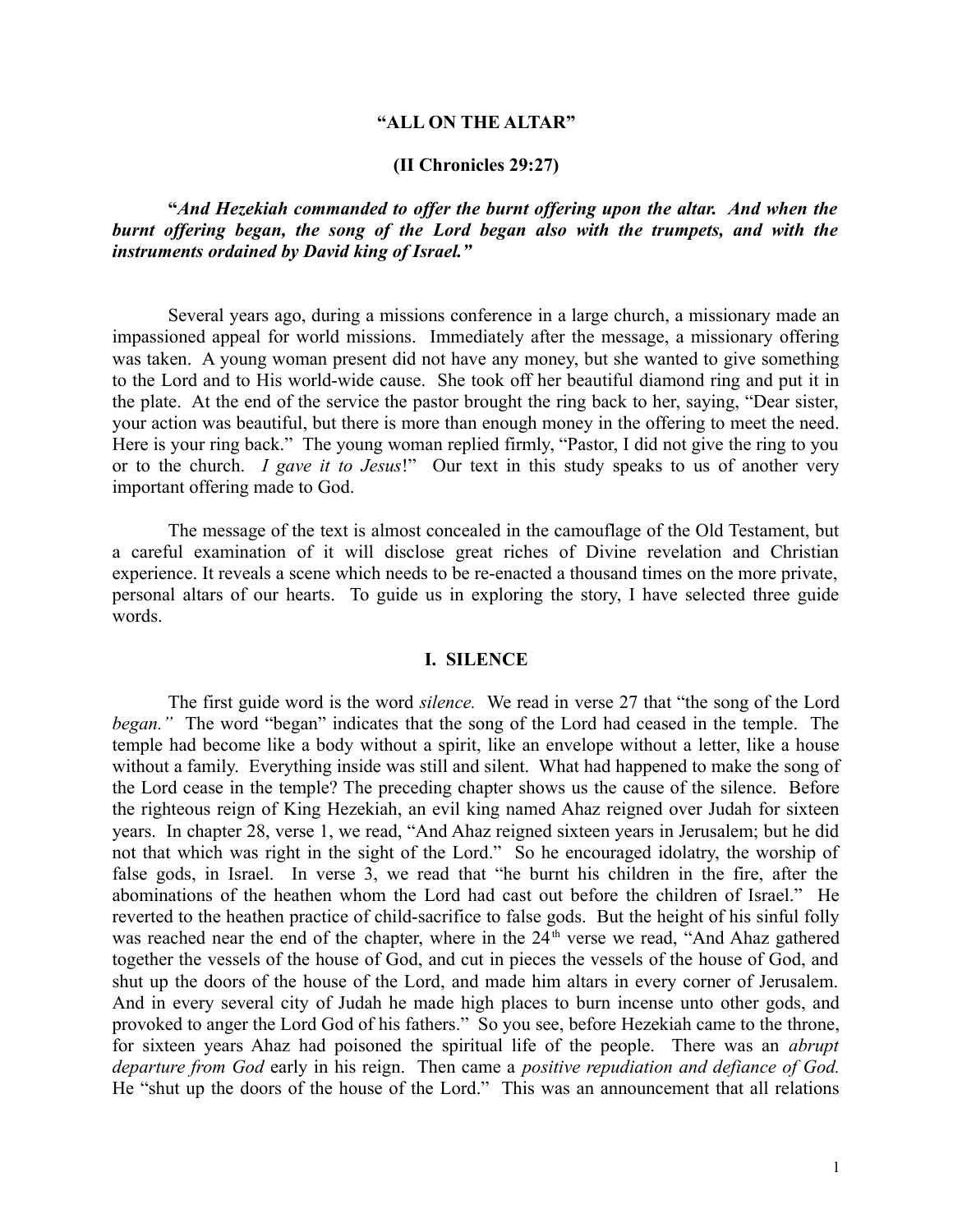had been broken off with God. And for sixteen years, Ahaz stumbled from one frustration to another, from one defeat to another.

But look under the surface a bit during those sixteen years. There was one gigantic symptom of what had taken place in Israel during those years: the "song of the Lord" ceased in the land. For sixteen years, the song of the Lord did not break from the throats of the people. The temple courts of the house of God, which were intended to echo ceaselessly with the praises and the worship of God, instead were silent and still. And Ahaz prevented any possible restoration. He put out the lights of the temple, closed the doors, took away the keys, and set the people adrift from God. Filthiness accumulated in the temple, and no one entered to worship. Anyone listening for the song of the Lord would have been greeted by dead silence.

Is there not a perfect parallel to this situation among Christians today? The temple courts of *that* day resemble the hearts of thousands of Christians today. Indeed, "You are the temple of God" (I Cor. 3:16). But many Christians are mocked by the dead silence of the inner sanctuary of their hearts. The "song of the Lord" has ceased! *Your heart was meant for music! Jesus Christ came to stir the Lord's song in human souls.* In John 15:11, He said, "These things have I spoken unto you that *my joy might be in you*, and that your joy might be full." *He came that "the song of the Lord" might reach full volume in your soul!* In I Peter 1:8, the Bible speaks of "rejoicing with joy unspeakable and full of glory." *This is to be the normal experience of every Christian--he is to have a joy at the center of his life that is humanly indescribable!* The Christian is to be possessed by the Holy Spirit, and "the fruit of the Spirit is... joy" (Galatians 5:22). Fruit is natural. There is no effort about fruit. If the branch is properly connected to the trunk, it will bear fruit. If you are properly related to your Lord, joy will be as natural to you as singing is to a bird.

But something is wrong in many lives. The song of the Lord has ceased. The mechanics of the Christian faith have become a drudgery to many. It is an ancient tradition of the Jews that in heaven there is trumpet music every morning. And one of the most pathetic legends in the world is an old Jewish legend which refers to that. It is about "Lucifer, son of the morning," who for pride was cast out of heaven into the pit. And some one asked him what he missed most about Paradise. Lucifer answered, "I miss most the sound of the trumpets in the morning." In contrast, when Bunyan's Mr. Valiant-For-Truth died and entered heaven, the story (Pilgrim's Progress) says, "So he passed over, and all the trumpets sounded for him on the other side." But the trumpets will only sound *for* the believer in heaven if they have first sounded *in* him on earth. For many, the sound of the trumpets has ceased in the temple of their hearts. What is the reason? There is but one reason--*sin*. Jonathan Goforth said, "All hindrance in the church is due to sin." But sin is never merely an *occurrence*; it is always also a *sequence.* The sin is followed by the silence.

The story of the *song-stopping sin* in this account is not hard to trace.

A. There was *the crowning of an evil king*. Hezekiah was one of the best kings in the Old Testament records, even as his father, Ahaz, was one of the worst. Ahaz was so vicious and wicked that the people loathed him. When he died, they refused him a sepulcher among the kings of Israel, so he had to sleep in a dishonored grave. All sin begins with the crowning of a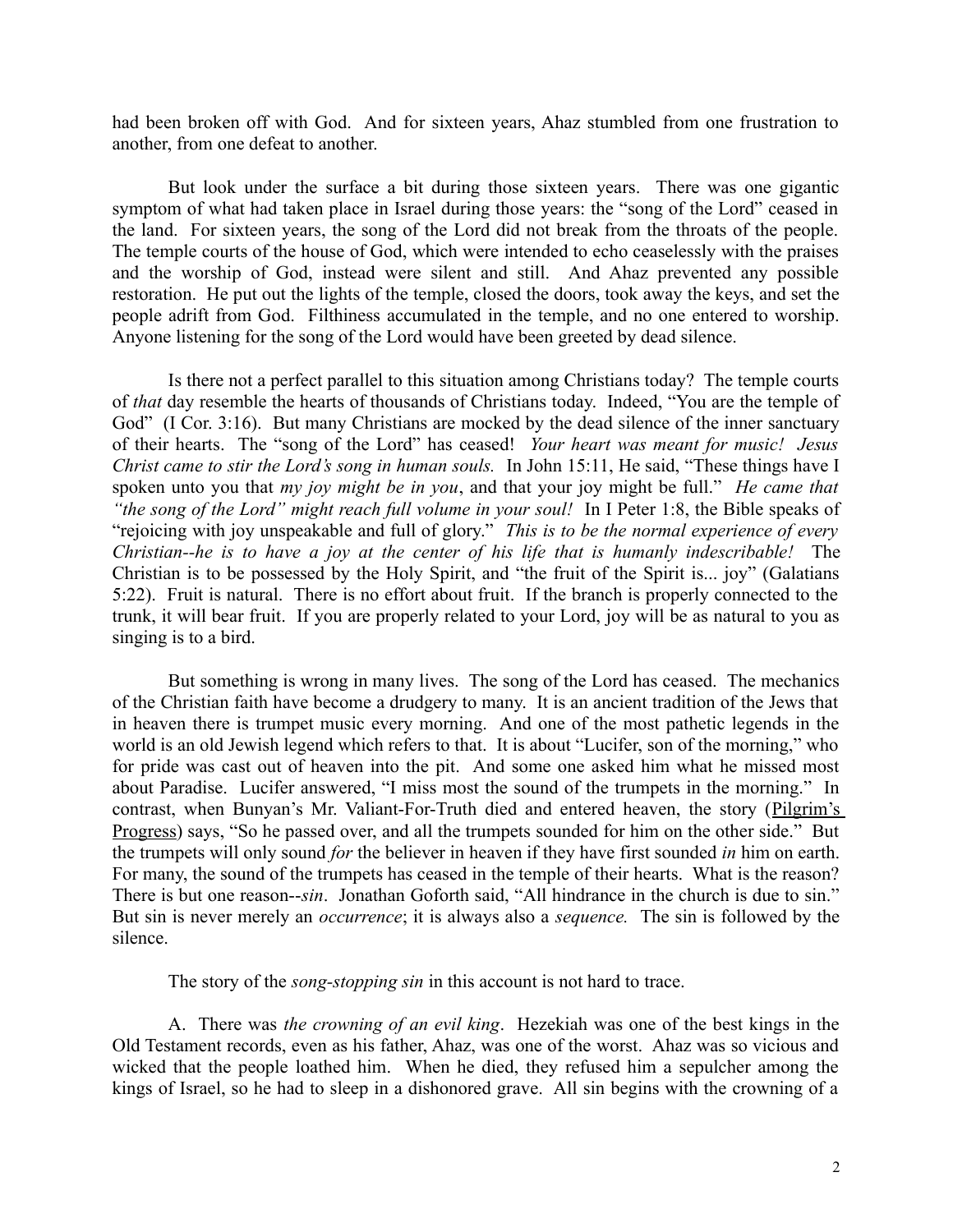wrong king in the human heart. Oswald Sanders spoke of "the wicked King Self." When this king is on the throne, the first big step has been taken to silence the song of the Lord.

B. Then, there took place *the corrupting of the people by wicked practices*. A rapid succession of degrading sins began to be practiced throughout the land.

C. Then *the Temple doors were closed* against God and His people. When there were no sacrifices on the alter, no sweet incense in the Holy Place, no blood on the Mercy-Seat in the Holy of Holies, there was no song of the Lord in the Temple. The lamps were no longer lit (proclamation ceased); and the incense was no longer burned (prayer ceased).

D. Then came *the cluttering of the temple with debris and filth*. The birds built their nests, the spiders spun their webs, and the mice played in the neglected courts of the Temple of God. Because of this, the joy was missing, and the song of the Lord had ceased. For the same reasons, there is *dead silence* in the souls of many today. Silence prevails because sin prevails, and that "loud silence" fills the hearts of multitudes today.

# **II. SURRENDER**

The second guide word for this message is the word *surrender.* When Ahaz died, and Hezekiah succeeded him to the throne, a change immediately came to the nation. In chapter 29, verse 3 and following, we read, "In the first year of Hezekiah's reign, in the first month, he opened the doors of the house of the Lord, and repaired them." The nation is on the highroad toward Divine blessing--the church doors have been opened again! "And he brought in the priests and the Levites, and gathered them together into the east street, and said unto them, Hear me, ye Levites, sanctify now yourselves, and sanctify the house of the Lord God of your fathers, and carry forth the filthiness out of the holy place. For our fathers have trespassed, and done that which was evil in the eyes of the Lord our God, and have forsaken Him, and have turned away their faces from the habitation of the Lord, and turned their backs." Hezekiah called for a special service in the temple that hadn't been used for sixteen years. The service was to be nation-wide in scope and influence. The keyword of the service was "surrender." Verse 24 says, "The king commanded that the sin offering and the burnt offering be made for all Israel."

The people were called upon to surrender two things. First, Hezekiah charged them to surrender their *sins.* He said, "Carry forth the filthiness out of the holy place." This is *always* the first step toward Divine blessing. The formula sounds wonderfully similar to the words of the New Testament in II Corinthians 7:1, "Let us cleanse ourselves from all filthiness of the flesh and spirit." And in verse 16 we read, "They went into the inner part of the house of the Lord, and brought out all the uncleanness that they found." Then in verse 23, they offered a sinoffering, which was the means of their forgiveness and reconciliation with God. Let this be said to Hezekiah's everlasting credit: he lost no time in hedging or compromising. He put first things first. He promptly called the people to repentance—to put sin away. *Today, many Christians have forfeited the song of the Lord from their lives because the inner shrine of their hearts has become full of sin.* Look into your own heart. Perhaps you didn't deliberately reach out to bring the sin into your heart. Maybe the sin just accumulated over a period of time when your heart went without regular cleansing. But, however it happened, the dust and filthiness of the world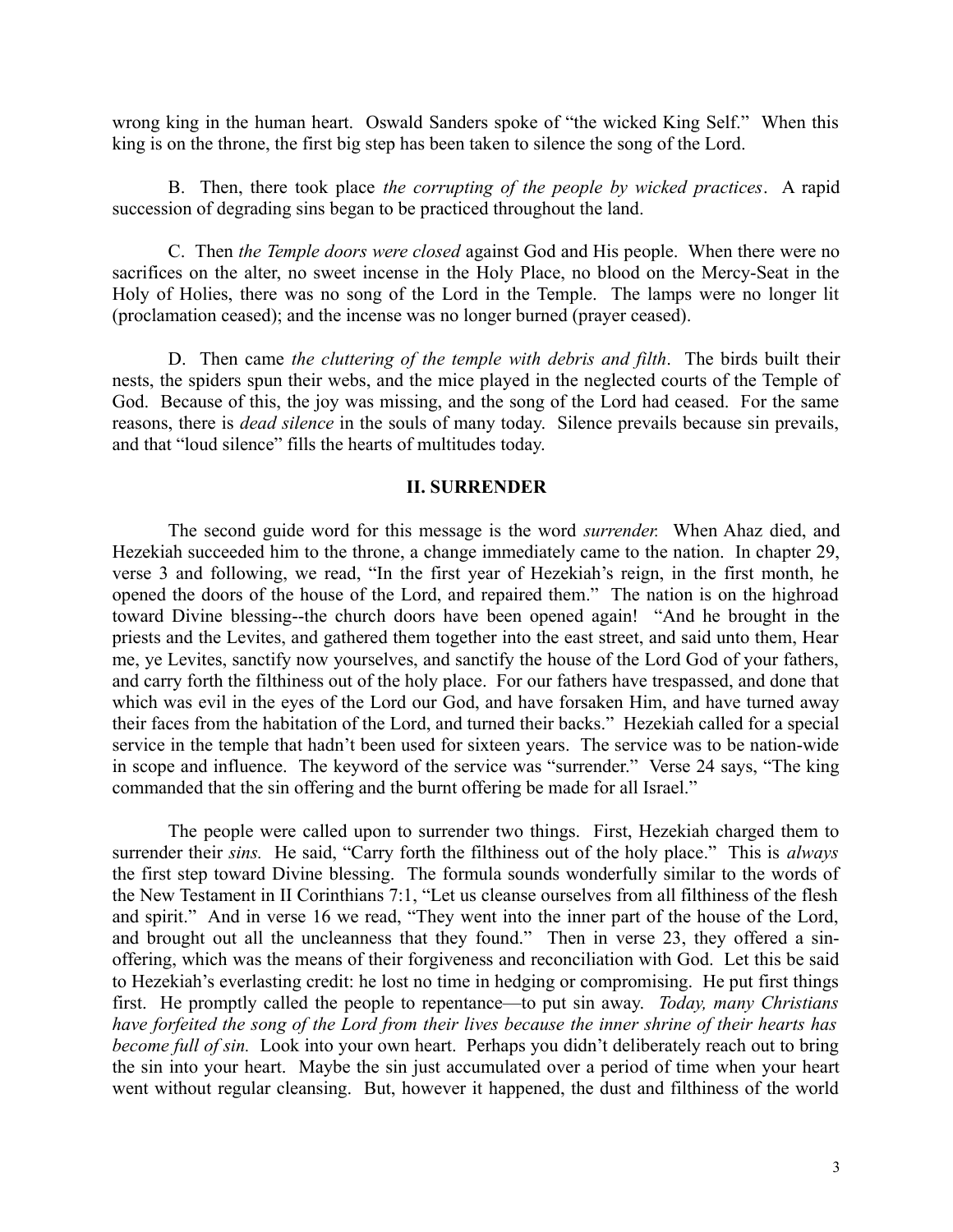has accumulated in your soul, and has stifled the song of the Lord. Now, you must deal with your sins. Open the doors today, admit God to the inner sanctuary, let Him search your soul, and show you the unclean thing therein, and then, by a decisive commitment of the will, surrender that sin to God!

Then, Hezekiah called upon them (indeed, he *"commanded"* them) to surrender their total *selves* to God. In verse 27, we read, "And Hezekiah commanded them to offer the burntoffering upon the altar." Now, the "burnt-offering" was one of the five Levitical sacrifices in the Jewish sacrificial system. You can study the burnt-offering in the very first chapter of the book of Leviticus. In Leviticus 1:3, we read, "If his offering be a burnt-offering, let him offer a male without blemish: he shall offer it of his own *voluntary will* at the door of the tabernacle of the congregation before the Lord." Then in verse 9 (*listen carefully!)*: "And the priest shall burn *all on the altar*, to be a burnt-sacrifice, an offering made by fire, of a sweet savor unto the Lord." In the other four Levitical sacrifices, only part of the sacrifice was consumed on the altar as an offering to God. The key is found in the phrase, "*All* on the altar." Those old sacrifices, the "sinoffering" and the "burnt-offering," have long since been abolished, but the deep truths which they stand for abide permanently in the purpose of God.

Can you picture that scene in the temple on that day long ago? The vast assembly of people has filled the temple courts. The sacrifice has been laid upon the high altar, waiting for the fire. No part of it has been withheld. It is *all on the altar.* The people stand, hushed and expectant, for they know what that burnt offering represents—it represents *themselves!* It stands for their total life-dedication, as they offer themselves, body and soul, a willing, eager sacrifice, to the God whom for years they have forsaken.

May I speak directly to your heart for a moment? We talk about offering to God our time, and talents, and tithes. May I say that *this may be an abomination to God*. God doesn't want your time, talents, money—*primarily.* Many Christians have bribed God with the surrender of parts of themselves, while withholding the reins of their lives from His hands. The *great danger* is that we think only of offering our *gifts* to Jesus on the altar. God doesn't want *any part* of you, however valuable you may think it to be! He wants a burnt-offering, which means "*ALL ON THE ALTAR.*" Now, I would not have you to misunderstand me. When the burnt-offering was placed "all on the altar," it was then divided into parts—the head, the inwards, the fat, the legs (Lev. 1:8-9). You should be sure that your total commitment includes a careful dedication of the parts—your time, your talents, your energies, your speech, your money, etc.

May I offer a "step by step formula" for the recovery of the lost song?

- A. *Replace the wrong king*, wicked King Self, *with the right king*, King Jesus. The king who caused the silence must die, and the king who will bring back the song must be placed on the throne.
- B. *Re-open the doors of the Temple*. Get alone in a quiet place and meet with God.

C. *Remove all the known filth from the temple of your heart*. By self-examination, confession, and repudiation , be clean of all the filth which has accumulated through months and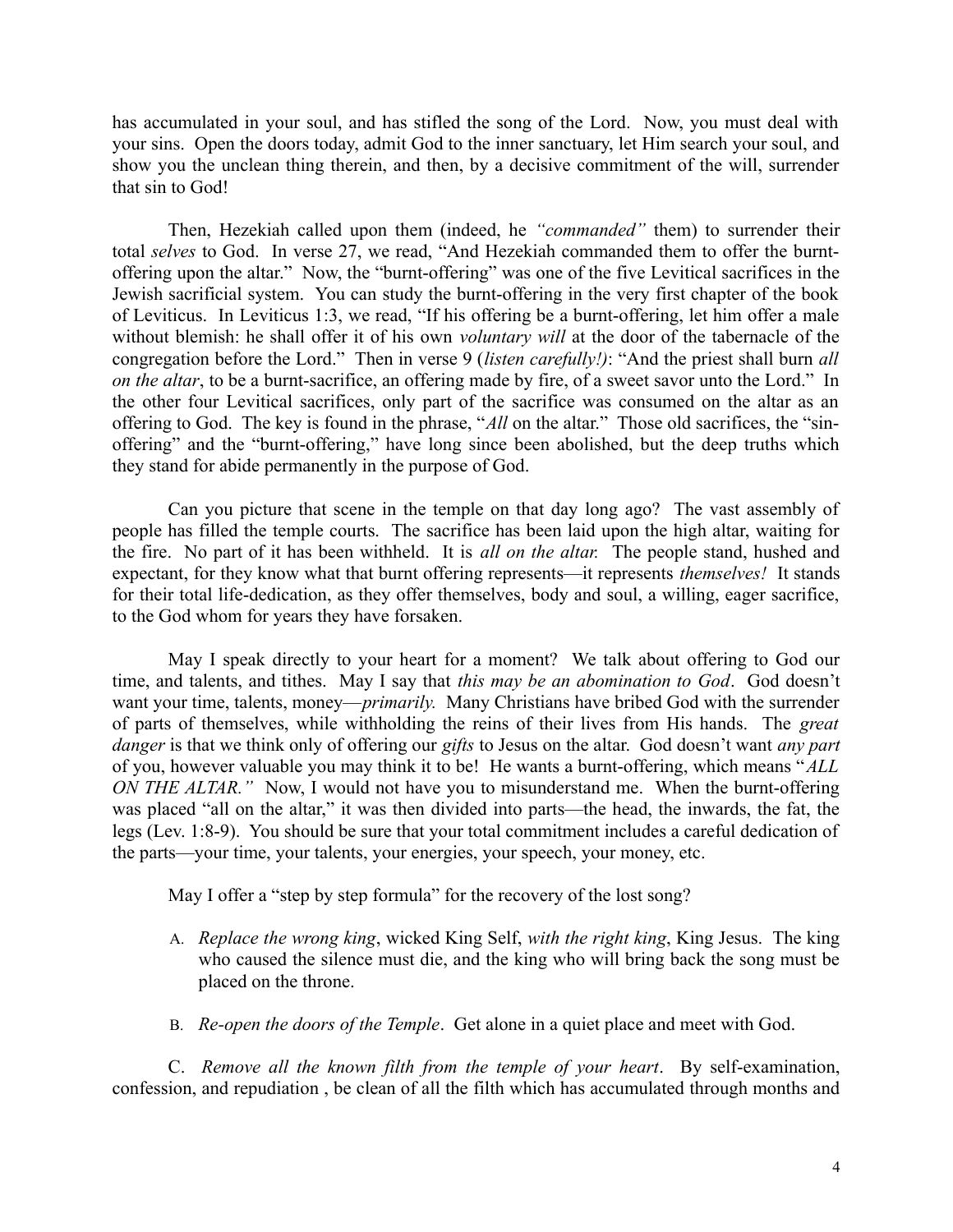years of neglect. II Chronicles tells us that in eight days they had cleansed the Temple, and in eight more days they had cleansed even the courts of the Temple.

D. *Restore the worship of God to its proper place in your heart*. There is a sequence in sanctification just as there is in sin. Though we have only mentioned the burnt-offering, a careful study of the story will reveal that, in fact, three offerings were made in the Temple that day. Let the anointed eye observe this carefully. First came the *sin*-offering (II Chron. 29:21, 23). Then followed the *burnt*-offering, the placing of all on the altar (verse 27). And finally, there was a *thank*-offering. This order will always be followed when an individual Christian gets right with God today. First, sin is dealt with and settled in the heart. Second, the total self is surrendered to God. Third, the believer expresses thanksgiving for the provision that has been made for him. When you thus yield your total self to God, this surrender will open the way for the final stage.

#### **III. SONG**

The final guide word in our study is the word *song.* "When the burnt-offering began, the song of the Lord began also." When this happens, the very heavens must stand still to listen! The long-lost joy is restored. Throats long silent break into song. *A self-centered, sin-filled life is a miserable life.* I heard about a man who was so selfish that on his birthday *he sent his parents a telegram of congratulations!* And I can almost add as a postscript, Yes, and he was miserable! *But when SIN and SELF are surrendered to God, heaven's happiness fills the heart and soul.* Hearts are lifted, shadows flee away, victory comes, "when the burnt offering begins," when the self is placed "all on the altar." Nobody who has ever faced this issue, and paid this price, has ever regretted putting his all on the altar.

Nehemiah 8:10 says, "The joy of the Lord is your strength." One wise saint said, "Joy is the infallible sign of the Presence of God." But what is joy? What is this "song of the Lord?" It is a lifting sense of gladness and delight. It is a free happiness. It is an inner celebration flavored with purpose and accomplishment. Someone described it as "holy hilarity." A recent convert testified, "Jesus really takes the gloom out of you, doesn't He?" Oswald Chambers defined it in these words: "Joy is God in your blood." It is this joy that is the strength of a believer's personal life and the strength of the service he renders for Christ. Sam Shoemaker was right when he said, "The amount of good a person can do depends greatly on how much pleasure he gets outs of it." One of the important reasons for the rapid growth of Christianity at the beginning was the joy which was characteristic of the early disciples. This joy is poetically called "the song of the Lord" in our text.

It is this joy that is often missing from Christians' lives today. Billy Sunday said, "Many Christians seem to have just enough Christianity to make them miserable, and they don't seem to be willing to get any more." One cynic said, "Why, I *keep* a song in my heart. I pick up the Grand Ole Opry on my pacemaker!" And he is probably about as full of the joy of the Lord as multitudes of believers are today—not at all.

"The Bread of Life and the Water of Life cannot be recommended to people by those who look as if that food and drink disagreed with them." Andrew Murray was surely right when he